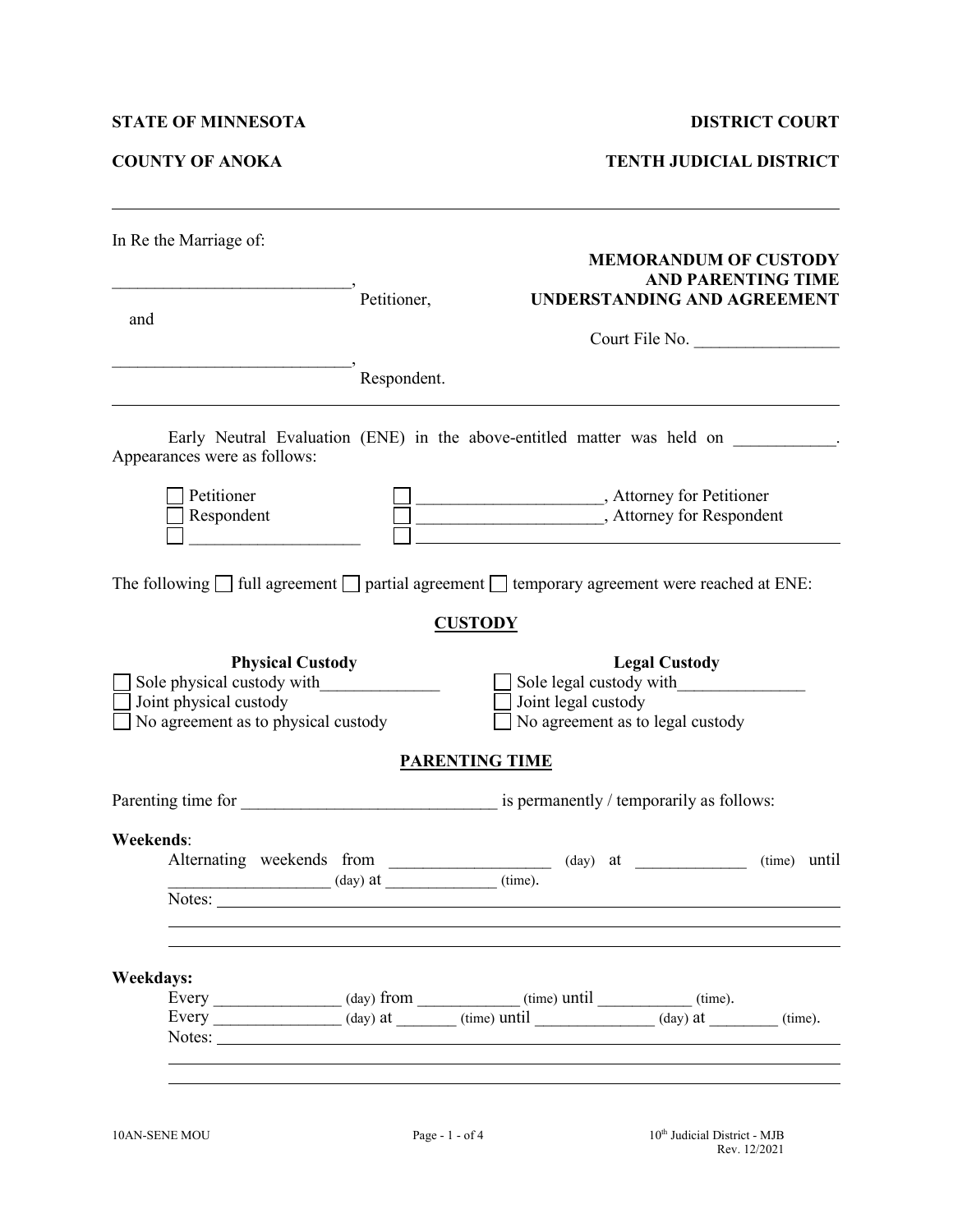**Birthdays**: ALL (children, mother, and father) birthdays will be celebrated during scheduled parenting time or:

| Holidays:        | <b>Odd Years</b> | <b>Even Years</b> | Notes (times, other) |  |
|------------------|------------------|-------------------|----------------------|--|
| New Year's Eve   |                  |                   |                      |  |
| New Year's Day   |                  |                   |                      |  |
| Easter           |                  |                   |                      |  |
| Memorial Day     |                  |                   |                      |  |
| Independence Day |                  |                   |                      |  |
| Labor Day        |                  |                   |                      |  |
| Thanksgiving     |                  |                   |                      |  |
| Christmas Eve    |                  |                   |                      |  |
| Christmas Day    |                  |                   |                      |  |
| Spring Break     |                  |                   |                      |  |
| Winter Break     |                  |                   |                      |  |
| <b>MEA</b>       |                  |                   |                      |  |
| Mother's Day     |                  |                   |                      |  |
| Father's Day     |                  |                   |                      |  |
| Other:           |                  |                   |                      |  |
| Other:           |                  |                   |                      |  |

**Phone calls/e-mails:** The parties shall enjoy *reasonable* telephone and e-mail contact with the minor child(ren). Telephone and e-mail contact with the minor child(ren) shall be as follows:

**Communication:** The parties shall communicate about parenting time issues and other issues about the child(ren) as follows:

the control of the control of the control of the control of the control of the control of the control of the control of the control of the control of the control of the control of the control of the control of the control

**Transportation:** The parties shall share transportation costs of the child(ren) as follows:

 $\overline{\phantom{a}}$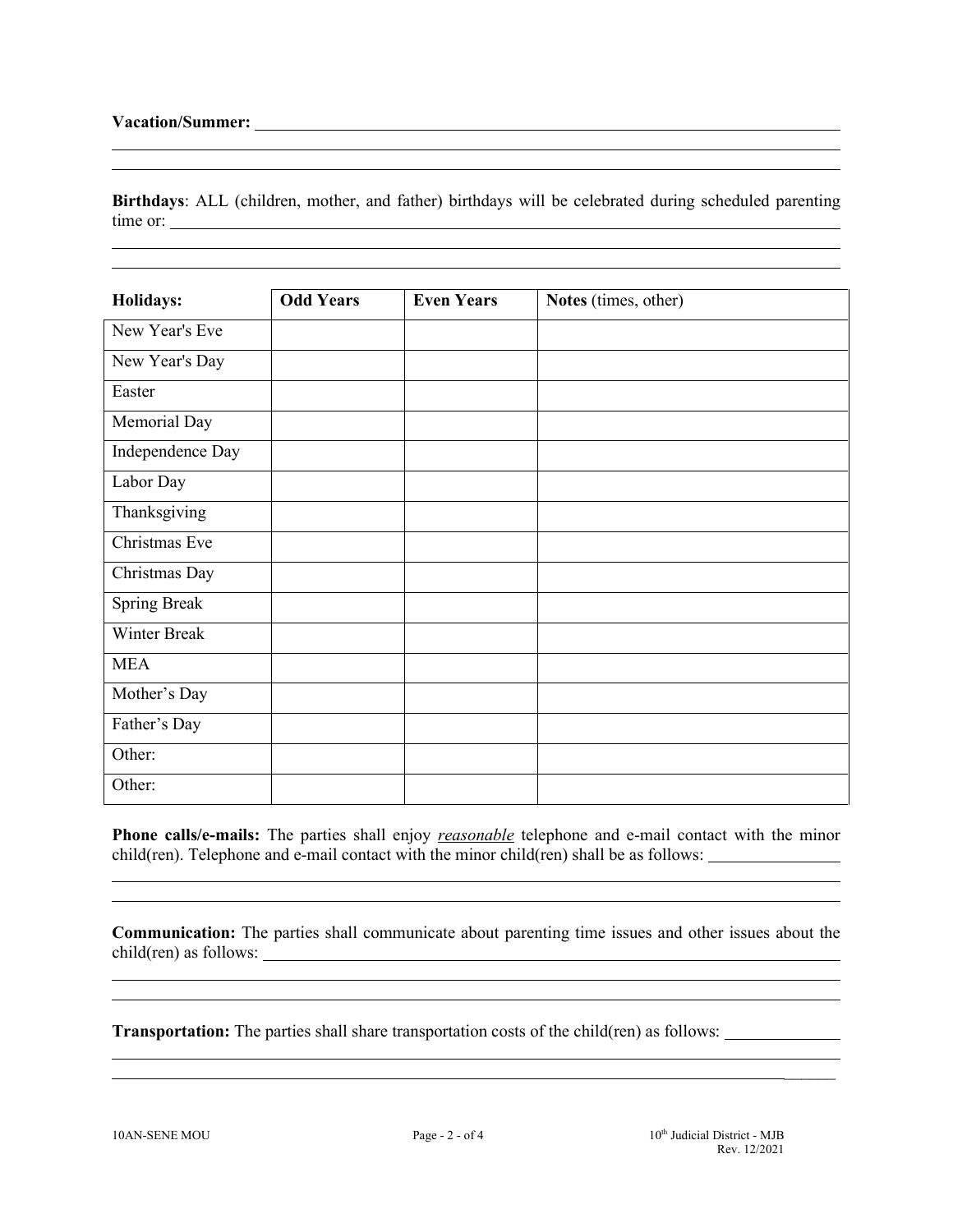|  |     |                         | Cancellation policy: If _______     |  |                                                                                                                                                                                                                                                                                                                                                                                                       |  |           |  |
|--|-----|-------------------------|-------------------------------------|--|-------------------------------------------------------------------------------------------------------------------------------------------------------------------------------------------------------------------------------------------------------------------------------------------------------------------------------------------------------------------------------------------------------|--|-----------|--|
|  | any |                         |                                     |  | reason, he/she must provide compensatory time within one                                                                                                                                                                                                                                                                                                                                              |  | month. If |  |
|  |     |                         |                                     |  | cancels his/her parenting time for any reason, the parenting time is                                                                                                                                                                                                                                                                                                                                  |  |           |  |
|  |     |                         |                                     |  | forfeited that particular time, unless the parties can mutually agree to exchange times.                                                                                                                                                                                                                                                                                                              |  |           |  |
|  |     |                         | care during the period in question. |  | If conflicts arise during the standard scheduled parenting time, and the parent is unavailable for 8<br>hours or more, the other parent shall be offered the first opportunity to have the children during<br>that time. Alternative care arrangements can be made only if the other parent is unable to provide                                                                                      |  |           |  |
|  |     |                         |                                     |  |                                                                                                                                                                                                                                                                                                                                                                                                       |  |           |  |
|  |     |                         |                                     |  |                                                                                                                                                                                                                                                                                                                                                                                                       |  |           |  |
|  |     |                         |                                     |  |                                                                                                                                                                                                                                                                                                                                                                                                       |  |           |  |
|  |     |                         |                                     |  |                                                                                                                                                                                                                                                                                                                                                                                                       |  |           |  |
|  |     |                         |                                     |  |                                                                                                                                                                                                                                                                                                                                                                                                       |  |           |  |
|  |     |                         |                                     |  |                                                                                                                                                                                                                                                                                                                                                                                                       |  |           |  |
|  |     |                         |                                     |  |                                                                                                                                                                                                                                                                                                                                                                                                       |  |           |  |
|  |     |                         |                                     |  |                                                                                                                                                                                                                                                                                                                                                                                                       |  |           |  |
|  |     |                         |                                     |  | The parties agree to attempt to resolve any dispute regarding custody or parenting time through a<br>family law mediator qualified as a neutral under Rule 114.13 prior to scheduling a motion before<br>this Court on those issues should Early Neutral Evaluation fail to reach full settlement, if deemed<br>appropriate. The parties agree to share equally in the cost of a family law mediator. |  |           |  |
|  |     | Minn. Stat. § 518.1751. |                                     |  | We do $\Box$ We do not intend for this agreement to be interpreted as a Parenting Plan pursuant to                                                                                                                                                                                                                                                                                                    |  |           |  |
|  |     |                         |                                     |  |                                                                                                                                                                                                                                                                                                                                                                                                       |  |           |  |
|  |     |                         |                                     |  |                                                                                                                                                                                                                                                                                                                                                                                                       |  |           |  |